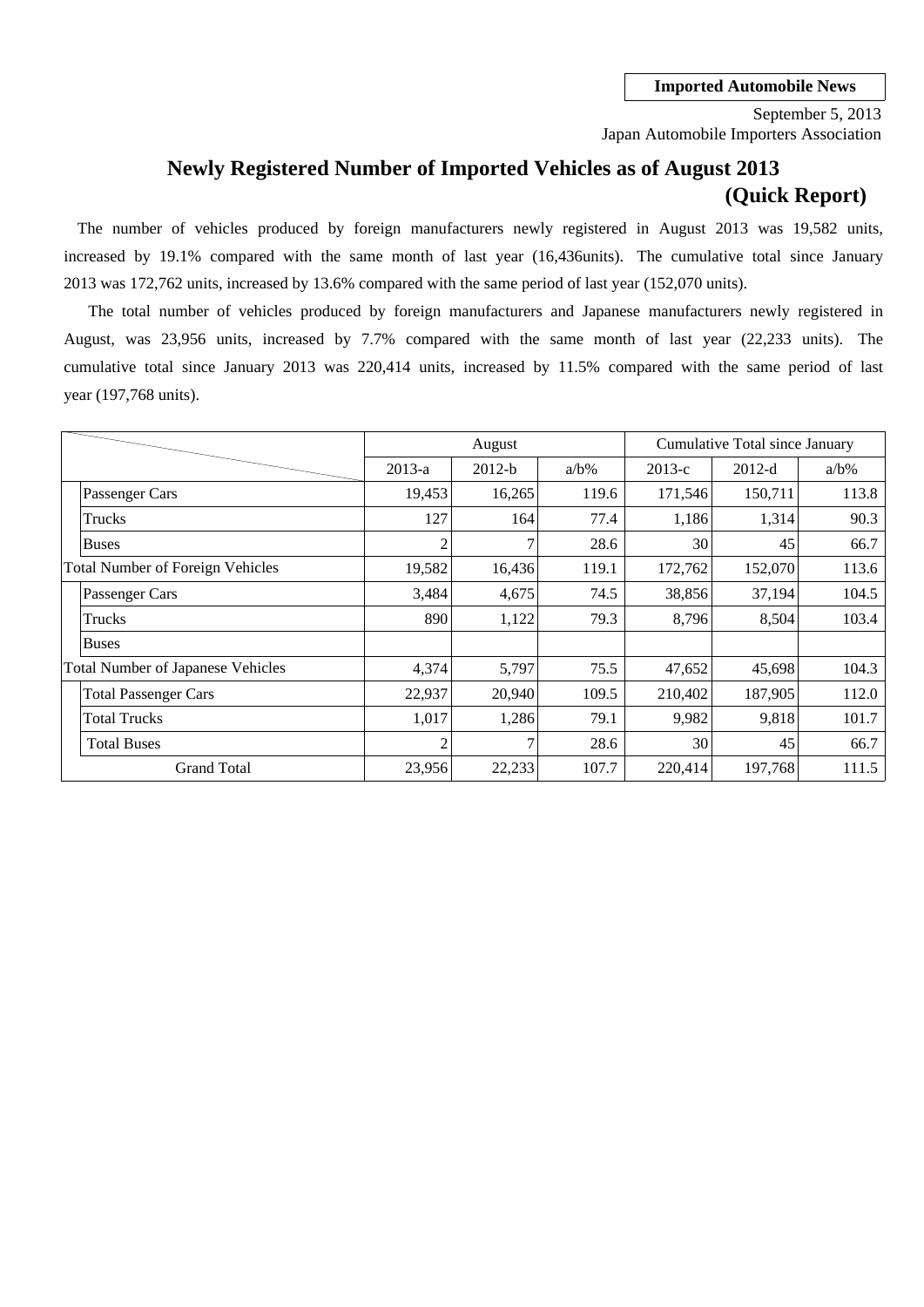## **Newly Registered Imported Vehicles by Brand (Total Passenger Cars, Trucks and Buses)**

|                       |                 |                    |                |                   |                 |                                |                    | Aug. '13             |
|-----------------------|-----------------|--------------------|----------------|-------------------|-----------------|--------------------------------|--------------------|----------------------|
|                       |                 | August             |                |                   |                 | Cumulative Total since January |                    |                      |
|                       | 2013-a          | Share%             | $2012-b$       | $a/b\%$           | $2013-c$        | Share%                         | $2012-d$           | c/d%                 |
| VW                    | 4,347           | 18.15              | 3,506          | 124.0             | 42,205          | 19.15                          | 36,920             | 114.3                |
| Mercedes-Benz         | 4,122           | 17.21              | 3,028          | 136.1             | 31,950          | 14.50                          | 25,342             | 126.1                |
| <b>BMW</b>            | 3,129           | $\overline{13.06}$ | 2,593          | 120.7             | 27,215          | 12.35                          | 24,494             | 111.1                |
| Nissan                | 2,580           | 10.77              | 2,701          | 95.5              | 26,192          | 11.88                          | 31,702             | 82.6                 |
| Audi                  | 1,949           | 8.14               | 1,723          | 113.1             | 18,144          | 8.23                           | 15,439             | 117.5                |
| Toyota                | 1,073           | 4.48               | 1,497          | 71.7              | 11,012          | 5.00                           | 11,803             | 93.3                 |
| <b>BMW MINI</b>       | 1,055           | 4.40               | 1,140          | 92.5              | 10,605          | 4.81                           | 10,568             | 100.4                |
| Volvo                 | 1,671           | 6.98               | 1,119          | 149.3             | 10,537          | 4.78                           | 8,624              | 122.2                |
| Mitsubishi            | 670             | 2.80               | 1,393          | 48.1              | 9,346           | 4.24                           | 1,400              | 667.6                |
| Fiat                  | 468             | 1.95               | 488            | 95.9              | 4,303           | 1.95                           | 3,687              | 116.7                |
| Peugeot               | 363             | 1.52               | 320            | 113.4             | 3,783           | 1.72                           | 3,756              | 100.7                |
| Jeep                  | 414             | 1.73               | 300            | 138.0             | 2,931           | 1.33                           | 3,074              | 95.3                 |
| Porsche               | 298             | 1.24               | 296            | 100.7             | 2,896           | 1.31                           | 2,687              | 107.8                |
| Ford                  | 244             | 1.02               | 332            | 73.5              | 2,716           | 1.23                           | 2,517              | 107.9                |
| <b>Land Rover</b>     | 307             | 1.28               | 114            | 269.3             | 2,340           | 1.06                           | 1,015              | 230.5                |
| Renault               | 187             | 0.78               | 194            | 96.4              | 2,188           | 0.99                           | 2,098              | 104.3                |
| Alfa Romeo            | 193             | 0.81               | 259            | 74.5              | 2,001           | 0.91                           | 3,133              | 63.9                 |
| Citroen               | 196             | 0.82               | 281            | 69.8              | 1,891           | 0.86                           | 2,504              | 75.5                 |
| Chrysler              | 87              | 0.36               | 41             | 212.2             | 1,381           | 0.63                           | 422                | 327.3                |
| <b>Suzuki</b>         | $\frac{44}{2}$  | 0.18               | 200            | $\overline{22.0}$ | 1,051           | 0.48                           | 626                | 167.9<br>111.6       |
| Cadillac<br>Chevrolet | 54<br>97        | 0.23<br>0.40       | 84<br>126      | 64.3<br>77.0      | 936<br>896      | 0.42<br>0.41                   | 839<br>970         | 92.4                 |
|                       | 86              | 0.36               | 108            | 79.6              | 844             | 0.38                           | 826                | 102.2                |
| smart                 |                 | 0.25               | 61             | 100.0             | 620             | 0.28                           | 674                | 92.0                 |
| Jaguar<br>Dodge       | 61<br>43        | 0.18               | 73             | 58.9              | 524             | 0.24                           | 757                | 69.2                 |
| Ferrari               | 34              | 0.14               | 48             | 70.8              | 368             | 0.17                           | 323                | 113.9                |
| Maserati              | $\overline{33}$ | 0.14               | 27             | 122.2             | 240             | 0.11                           | 198                | 121.2                |
| Lotus                 | 24              | 0.10               | 23             | 104.3             | 213             | 0.10                           | 178                | 119.7                |
| <b>Aston Martin</b>   | 17              | 0.07               | 11             | 154.5             | 153             | 0.07                           | 94                 | 162.8                |
| Bentley               | $\overline{15}$ | 0.06               | $\frac{18}{2}$ | 83.3              | 128             | 0.06                           | 111                | 115.3                |
| Lamborghini           | 14              | 0.06               | 17             | 82.4              | 128             | 0.06                           | 112                | 114.3                |
| <b>BMW</b> Alpina     | 1               | 0.00               | 15             | 6.7               | 101             | 0.05                           | 75                 | 134.7                |
| Hummer                | 11              | 0.05               | 23             | 47.8              | 75              | 0.03                           | 168                | 44.6                 |
| <b>GMC</b>            | 11              | 0.05               | 9              | 122.2             | 69              | 0.03                           | 71                 | 97.2                 |
| <b>Rolls Royce</b>    | 8               | 0.03               | 6              | 133.3             | 67              | 0.03                           | 54                 | 124.1                |
| Lancia                | 8               | 0.03               | 16             | 50.0              | 62              | 0.03                           | 91                 | 68.1                 |
| Mclaren               | 6               | 0.03               | 7              | 85.7              | 58              | $\overline{0.03}$              | 16                 | 362.5                |
| Honda                 | 7               | 0.03               | 6              | 116.7             | 50              | 0.02                           | 167                | 29.9                 |
| Hyundai               | 4               | 0.02               | 10             | 40.0              | 36              | 0.02                           | 75                 | 48.0                 |
| Rover                 | 5               | 0.02               | $\frac{3}{2}$  | 166.7             | $\overline{32}$ | 0.01                           | $\frac{40}{2}$     | $\frac{80.0}{190.9}$ |
| Morgan                | 2               | 0.01               | 5              | 40.0              | 21              | 0.01                           | 11                 |                      |
| <b>Buick</b>          | $\overline{3}$  | 0.01               |                |                   | 10              | 0.00                           |                    |                      |
| Pontiac               |                 | 0.00               |                | 100.0             | 9               | 0.00                           | 8                  | 112.5                |
| $M\overline{G}$       | 1               | 0.00               |                | 100.0             | 8               | 0.00                           | 7                  | 114.3                |
| Scania                | 3               | 0.01               |                |                   | 8               | 0.00                           |                    |                      |
| Maybach               |                 |                    | 1              |                   | $\overline{4}$  | 0.00                           | 7                  | 57.1                 |
| Saab                  | 1               | 0.00               | 1              | 100.0             | $\overline{4}$  | 0.00                           | $\overline{17}$    | 23.5                 |
| Kia                   |                 |                    |                |                   | 3               | 0.00                           |                    | 300.0                |
| Autobianchi           |                 |                    |                |                   | $\overline{c}$  | 0.00                           |                    | 200.0                |
| <b>Bugatti</b>        |                 | ,,,,,,,,,,,,       |                |                   | $\overline{2}$  | 0.00                           | $\overline{2}$     | 100.0                |
| <b>PROTON</b>         |                 | 0.00               |                |                   |                 | 0.00                           |                    | 200.0                |
| Unimog                |                 |                    |                |                   | $\overline{c}$  | 0.00                           | 8                  | 25.0                 |
| <b>GMDAT</b>          | 1               | 0.00               |                |                   |                 | 0.00                           |                    |                      |
| Isuzu                 |                 |                    |                |                   |                 | 0.00                           |                    |                      |
| Ssangyong             |                 |                    |                |                   |                 | 0.00                           | $\overline{c}$     | 50.0                 |
| Artega                |                 |                    |                |                   |                 |                                |                    |                      |
| Detomaso              |                 |                    |                |                   |                 |                                |                    |                      |
| <b>RUF</b>            |                 |                    |                |                   |                 |                                |                    |                      |
| Saturn                |                 |                    |                |                   |                 |                                |                    |                      |
| Zagato                |                 |                    |                |                   | 49              |                                | $\mathbf{2}$<br>47 |                      |
| Others<br>Total       | 23,956          | 0.03<br>100.00     | 8<br>22,233    | 87.5<br>107.7     | 220,414         | 0.02<br>100.00                 | 197,768            | 104.3<br>111.5       |
|                       |                 |                    |                |                   |                 |                                |                    |                      |

※ Listed following the breakdown of the cumulative total since January; 2013 (c)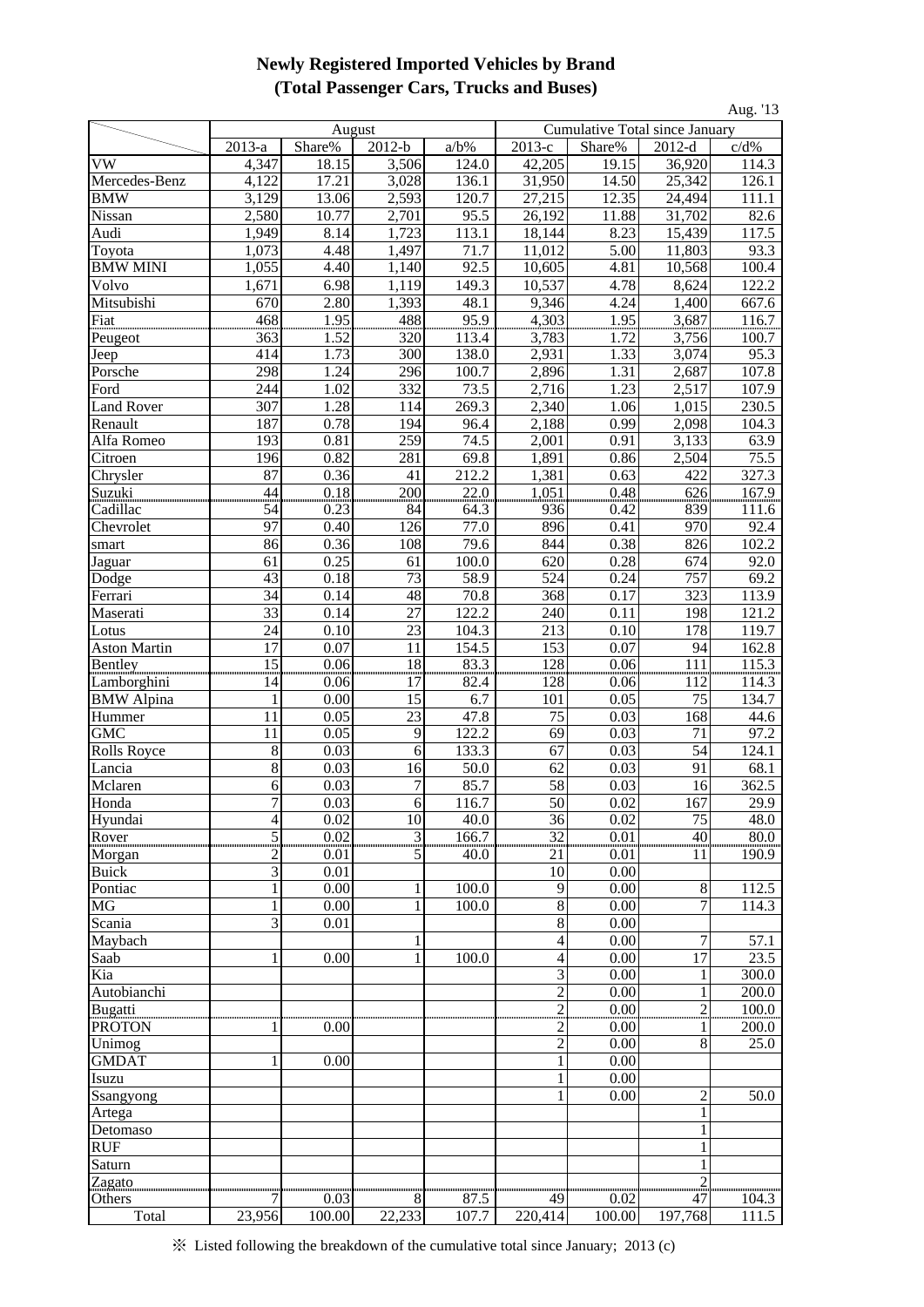# **Newly Registered Foreign Manufacturers Vehicles**

| <b>Foreign Manufacturers (Passenger Cars)</b><br>August 2013<br>Same month of last year<br>Cumulative Total since January |                |                |                  |              |         |                |                  |         |
|---------------------------------------------------------------------------------------------------------------------------|----------------|----------------|------------------|--------------|---------|----------------|------------------|---------|
|                                                                                                                           |                |                |                  |              |         |                |                  |         |
|                                                                                                                           | Standard       | Small          | Total-a          | Total-b      | $a/b\%$ | 2013-е         | $2012-d$         | $c/d\%$ |
| <b>VW</b>                                                                                                                 | 3,180          | 1,167          | 4,347            | 3,506        | 124.0   | 42,202         | 36,919           | 114.3   |
| Mercedes-Benz                                                                                                             | 4,121          |                | 4,121            | 3,028        | 136.1   | 31,939         | 25,336           | 126.1   |
| <b>BMW</b>                                                                                                                | 3,129          |                | 3,129            | 2,593        | 120.7   | 27,215         | 24,494           | 111.1   |
| Audi                                                                                                                      | 1,949          |                | 1,949            | 1,723        | 113.1   | 18,144         | 15,439           | 117.5   |
| <b>BMW MINI</b>                                                                                                           | 346            | 709            | 1,055            | 1,140        | 92.5    | 10,605         | 10,568           | 100.4   |
| Volvo                                                                                                                     | 1,657          | 1              | 1,658            | 1,104        | 150.2   | 10,384         | 8,466            | 122.7   |
| Fiat                                                                                                                      | 13             | 455            | 468              | 488          | 95.9    | 4,303          | 3,687            | 116.7   |
| Peugeot                                                                                                                   | 363            |                | 363              | 320          | 113.4   | 3,783          | 3,756            | 100.7   |
| Jeep                                                                                                                      | 414            |                | 414              | 300          | 138.0   | 2,930          | 3,072            | 95.4    |
| Porsche                                                                                                                   | 297            | 1              | 298              | 296          | 100.7   | 2,896          | 2,687            | 107.8   |
| Ford                                                                                                                      | 224            |                | 224              | 298          | 75.2    | 2,499          | 2,241            | 111.5   |
| <b>Land Rover</b>                                                                                                         | 292            |                | 292              | 108          | 270.4   | 2,287          | 969              | 236.0   |
| Renault                                                                                                                   | 175            | 12             | 187              | 194          | 96.4    | 2,188          | 2,098            | 104.3   |
| Alfa Romeo                                                                                                                | 192            | $\mathbf{1}$   | 193              | 259          | 74.5    | 2,001          | 3,133            | 63.9    |
| Citroen                                                                                                                   | 196            |                | 196              | 281          | 69.8    | 1,891          | 2,503            | 75.5    |
| Chrysler                                                                                                                  | 79             | 6              | 85               | 39           | 217.9   | 1,375          | 417              | 329.7   |
| smart                                                                                                                     |                | 86             | 86               | 108          | 79.6    | 844            | 826              | 102.2   |
| Chevrolet                                                                                                                 | 69             |                | 69               | 87           | 79.3    | 646            | 740              | 87.3    |
| Jaguar                                                                                                                    | 61             |                | 61               | 61           | 100.0   | 620            | 674              | 92.0    |
| Cadillac                                                                                                                  | 29             |                | 29               | 42           | 69.0    | 614            | 497              | 123.5   |
| Dodge                                                                                                                     | 39             |                | 39               | 63           | 61.9    | 453            | 653              | 69.4    |
| Ferrari                                                                                                                   | 34             |                | 34               | 48           | 70.8    | 368            | 323              | 113.9   |
| Maserati                                                                                                                  | 33             |                | 33               | 27           | 122.2   | 240            | 198              | 121.2   |
| Lotus                                                                                                                     | 24             |                | 24               | 23           | 104.3   | 213            | 178              | 119.7   |
| <b>Aston Martin</b>                                                                                                       | 15             | $\overline{2}$ | 17               | 11           | 154.5   | 153            | 94               | 162.8   |
| Bentley                                                                                                                   | 15             |                | 15               | 18           | 83.3    | 128            | 111              | 115.3   |
| Lamborghini                                                                                                               | 14             |                | 14               | 17           | 82.4    | 128            | 112              | 114.3   |
| <b>BMW</b> Alpina                                                                                                         | 1              |                | 1                | 15           | 6.7     | 101            | 75               | 134.7   |
| <b>Rolls Royce</b>                                                                                                        | 8              |                | $\,8\,$          | 6            | 133.3   | 67             | 54               | 124.1   |
| Lancia                                                                                                                    |                | 8              | 8                | 16           | 50.0    | 62             | 91               | 68.1    |
| Mclaren                                                                                                                   | 6              |                | 6                | 7            | 85.7    | 58             | 16               | 362.5   |
| Hummer                                                                                                                    | 5              |                | 5                | 13           | 38.5    | 34             | 77               | 44.2    |
| Rover                                                                                                                     |                | 5              | 5                | 3            | 166.7   | 32             | 39               | 82.1    |
| <b>GMC</b>                                                                                                                | $\overline{c}$ |                | $\boldsymbol{2}$ | 3            | 66.7    | 21             | 25               | 84.0    |
| Morgan                                                                                                                    |                | $\overline{c}$ | $\overline{c}$   | 5            | 40.0    | 21             | 11               | 190.9   |
| Hyundai                                                                                                                   | $\overline{c}$ |                | $\overline{c}$   | 3            | 66.7    | 11             | 35               | 31.4    |
| <b>Buick</b>                                                                                                              | 3              |                | 3                |              |         | 10             |                  |         |
| Pontiac                                                                                                                   | $\mathbf{1}$   |                | $\mathbf{1}$     | $\mathbf{1}$ | 100.0   | 9              | 8                | 112.5   |
| MG                                                                                                                        |                | 1              | $\mathbf{1}$     | $\mathbf{1}$ | 100.0   | $8\,$          | 7                | 114.3   |
| Maybach                                                                                                                   |                |                |                  | $\mathbf{1}$ |         | 4              | $\tau$           | 57.1    |
| Saab                                                                                                                      | 1              |                | 1                | 1            | 100.0   | 4              | 17               | 23.5    |
| Kia                                                                                                                       |                |                |                  |              |         | 3              | 1                | 300.0   |
| Autobianchi                                                                                                               |                |                |                  |              |         | $\mathfrak{2}$ | $\mathbf{1}$     | 200.0   |
| Bugatti                                                                                                                   |                |                |                  |              |         | $\overline{c}$ | $\overline{2}$   | 100.0   |
| <b>PROTON</b>                                                                                                             | $\mathbf{1}$   |                | 1                |              |         | $\overline{2}$ | $\mathbf{1}$     | 200.0   |
| <b>GMDAT</b>                                                                                                              |                | 1              | $\mathbf{1}$     |              |         | $\mathbf{1}$   |                  |         |
| Ssangyong                                                                                                                 |                |                |                  |              |         | 1              | $\overline{c}$   | 50.0    |
| Artega                                                                                                                    |                |                |                  |              |         |                | $\mathbf{1}$     |         |
| Detomaso                                                                                                                  |                |                |                  |              |         |                | $\mathbf{1}$     |         |
| <b>RUF</b>                                                                                                                |                |                |                  |              |         |                | $\mathbf{1}$<br> |         |
| Saturn                                                                                                                    |                |                |                  |              |         |                | 1                |         |
| Zagato                                                                                                                    |                |                |                  |              |         |                | 2                |         |
| Others                                                                                                                    | $\overline{2}$ | $\overline{4}$ | 6                | 8            | 75.0    | 44             | 45               | 97.8    |
| Total                                                                                                                     | 16,992         | 2,461          | 19,453           | 16,265       | 119.6   | 171,546        | 150,711          | 113.8   |

※ Listed following the breakdown of the cumulative total since January; 2013 (c)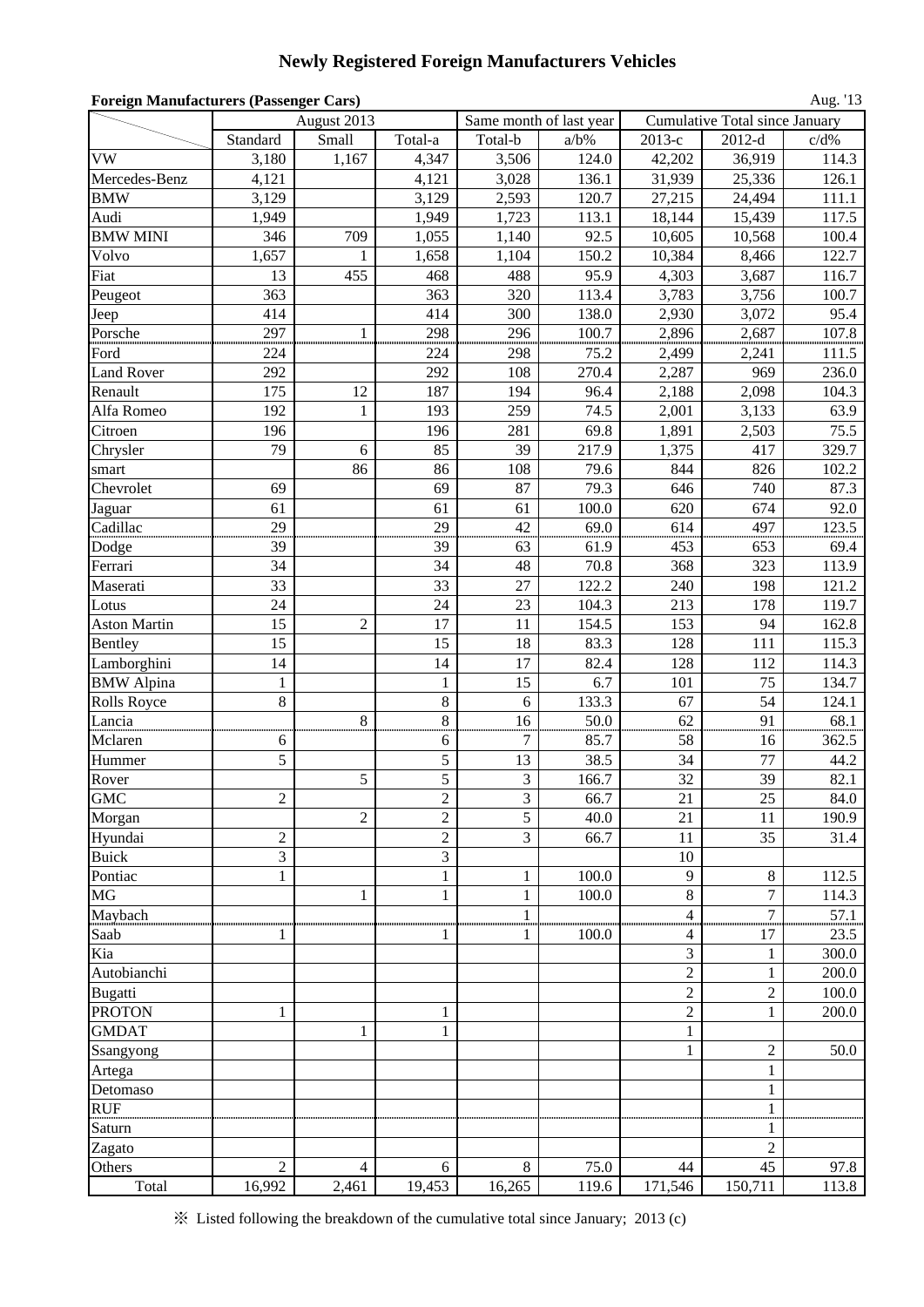#### **Foreign Manufacturers (Trucks)**

|  | ш |  |
|--|---|--|
|--|---|--|

|                   |          | August 2013 |                |                | Same month of last year |        | Cumulative Total since January |         |
|-------------------|----------|-------------|----------------|----------------|-------------------------|--------|--------------------------------|---------|
|                   | Standard | Small       | Total-a        | Total-b        | $a/b\%$                 | 2013-е | $2012-d$                       | $c/d\%$ |
| Cadillac          | 25       |             | 25             | 42             | 59.5                    | 322    | 342                            | 94.2    |
| Chevrolet         | 28       |             | 28             | 39             | 71.8                    | 250    | 230                            | 108.7   |
| Ford              | 20       |             | 20             | 34             | 58.8                    | 217    | 276                            | 78.6    |
| Volvo             | 13       |             | 13             | 15             | 86.7                    | 153    | 158                            | 96.8    |
| Dodge             |          |             | 4              | 10             | 40.0                    | 71     | 104                            | 68.3    |
| <b>Land Rover</b> | 15       |             | 15             | 6              | 250.0                   | 53     | 46                             | 115.2   |
| <b>GMC</b>        | 9        |             | 9              | 6              | 150.0                   | 48     | 46                             | 104.3   |
| Hummer            | 6        |             | 6              | 10             | 60.0                    | 41     | 91                             | 45.1    |
| Mercedes-Benz     |          |             |                |                |                         | 9      | 2                              | 450.0   |
| Scania            |          |             | 3              |                |                         | 8      |                                |         |
| Chrysler          |          |             | $\overline{2}$ | $\overline{c}$ | 100.0                   | 6      | 5                              | 120.0   |
| <b>VW</b>         |          |             |                |                |                         | 3      |                                | 300.0   |
| Unimog            |          |             |                |                |                         | 2      | 8                              | 25.0    |
| Jeep              |          |             |                |                |                         |        |                                | 50.0    |
| Citroen           |          |             |                |                |                         |        |                                |         |
| Rover             |          |             |                |                |                         |        |                                |         |
| Others            |          |             |                |                |                         | C      |                                | 200.0   |
| Total             | 127      |             | 127            | 164            | 77.4                    | 1,186  | 1,314                          | 90.3    |

#### **Foreign Manufacturers (Buses)**

|               |          | August   |         |                 | Cumulative Total since January |         |
|---------------|----------|----------|---------|-----------------|--------------------------------|---------|
|               | $2013-a$ | $2012-b$ | $a/b\%$ | $2013-c$        | $2012-d$                       | $c/d\%$ |
| Hyundai       |          |          | 28.6    |                 |                                | 62.5    |
| Mercedes-Benz |          |          |         |                 |                                | 50.0    |
| <b>Others</b> |          |          |         |                 |                                | 300.0   |
| Total         |          |          | 28.6    | 30 <sub>1</sub> |                                | 66.7    |

## **Newly Registered Japanease manufacturers overseas-made vehicles**

### **Japanese Manufacturers overseas-made vehicles (Passenger Cars)**

|            |          | August 2013 |         |              | Same month of last year | Cumulative Total since January |          |         |  |
|------------|----------|-------------|---------|--------------|-------------------------|--------------------------------|----------|---------|--|
|            | Standard | Small       | Total-a | Total-b      | $a/b\%$                 | $2013-c$                       | $2012-d$ | $c/d\%$ |  |
| Nissan     |          | 2,579       | 2,580   | 2,698        | 95.6                    | 26,190                         | 31,695   | 82.6    |  |
| Mitsubishi |          | 670         | 670     | 1,393        | 48.1                    | 9,345                          | 1,399    | 668.0   |  |
| Toyota     | 184      |             | 184     | 378          | 48.7                    | 2,223                          | 3,308    | 67.2    |  |
| Suzuki     |          | 44          | 44      | 200          | 22.0                    | 1,051                          | 626      | 167.9   |  |
| Honda      |          |             |         | <sub>6</sub> | 100.0                   | 46                             | 166      | 27.7    |  |
| Isuzu      |          |             |         |              |                         |                                |          |         |  |
| Total      | 190      | 3,294       | 3,484   | 4,675        | 74.5                    | 38,856                         | 37,194   | 104.5   |  |

#### **Japanese Manufacturers overseas-made vehicles (Trucks)**

|               |          | August 2013 |         |         | Same month of last year | Cumulative Total since January |          |         |  |
|---------------|----------|-------------|---------|---------|-------------------------|--------------------------------|----------|---------|--|
|               | Standard | Small       | Total-a | Total-b | $a/b\%$                 | $2013-c$                       | $2012-d$ | $c/d\%$ |  |
| Toyota        | 20       | 869         | 889     | 1.119   | 79.4                    | 8,789                          | 8,495    | 103.5   |  |
| Honda         |          |             |         |         |                         |                                |          | 400.0   |  |
| <b>Nissan</b> |          |             |         |         |                         |                                |          | 28.6    |  |
| Mitsubishi    |          |             |         |         |                         |                                |          | 100.0   |  |
| Total         |          | 869         | 890     | 1,122   | 79.3                    | 8,796                          | 8.504    | 103.4   |  |

## **Grand Total Imported Vehicles**

|                    |          | August 2013 |         |         | Same month of last year | Cumulative Total since January |          |         |  |
|--------------------|----------|-------------|---------|---------|-------------------------|--------------------------------|----------|---------|--|
|                    | Standard | Small       | Total-a | Total-b | $a/b\%$                 | $2013-c$                       | $2012-d$ | $c/d\%$ |  |
| Passenger Cars     | 17,182   | 5,755       | 22,937  | 20,940  | 109.5                   | 210,402                        | 187,905  | 112.0   |  |
| <b>Trucks</b>      | 148      | 869         | 1,017   | ,286    | 79.1                    | 9,982                          | 9,818    | 101.7   |  |
| <b>Buses</b>       |          |             |         |         | 28.6                    | 30 <sup>I</sup>                | 45       | 66.7    |  |
| <b>Grand Total</b> | 17,330   | 6.624       | 23,956  | 22,233  | 107.7                   | 220.414                        | 197.768  | 111.5   |  |

※ Listed following the breakdown of the cumulative total since January; 2013 (c)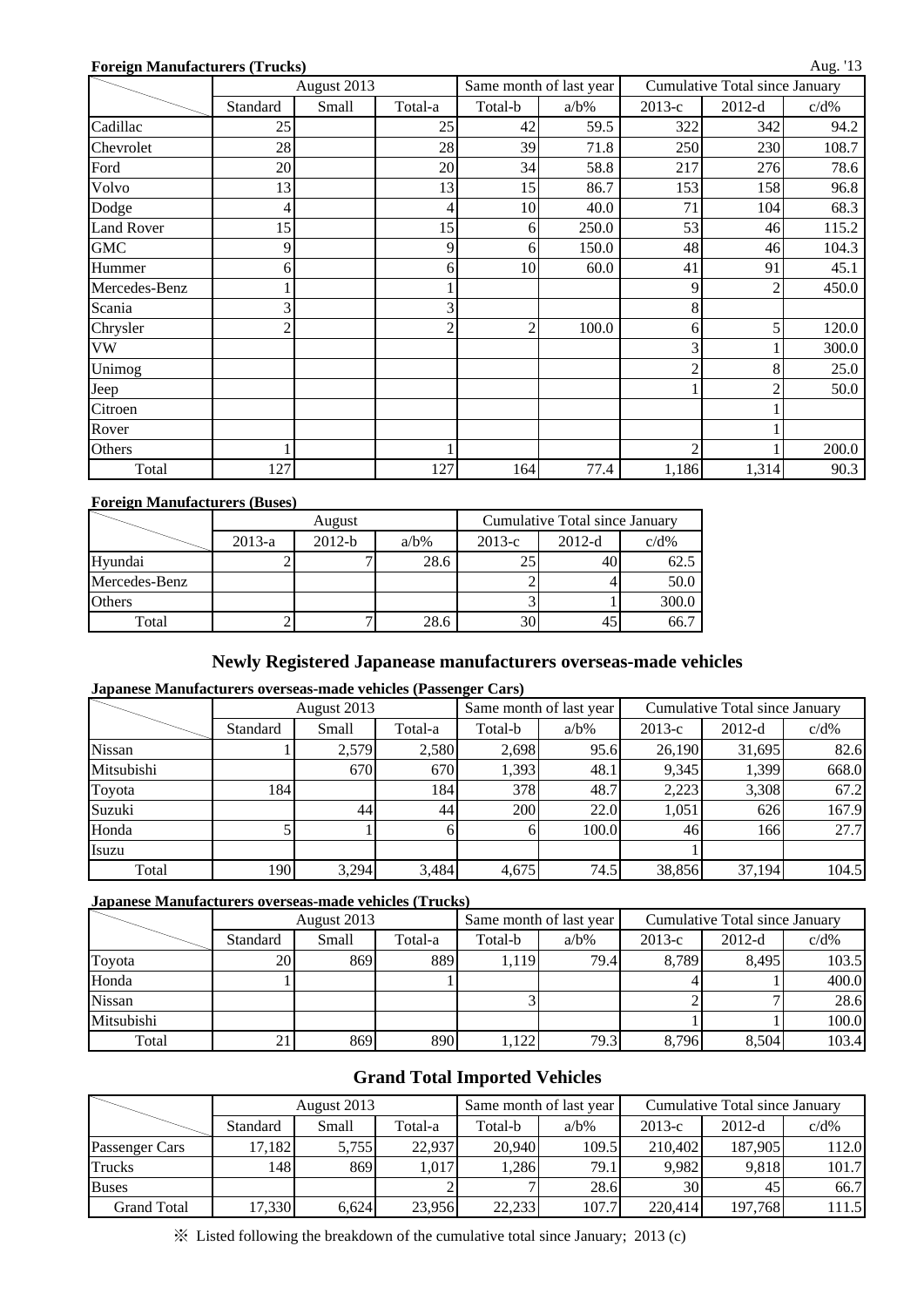|                           |          |                     |         |                |                                       |         |               |          |       |                                          |                                       | Aug. '13 |
|---------------------------|----------|---------------------|---------|----------------|---------------------------------------|---------|---------------|----------|-------|------------------------------------------|---------------------------------------|----------|
|                           |          |                     |         | Passenger Cars |                                       |         |               |          |       | <b>Total Passenger Cars/Trucks/Buses</b> |                                       |          |
|                           |          | August              |         |                | <b>Cumulative Total since January</b> |         |               | August   |       |                                          | <b>Cumulative Total since January</b> |          |
|                           | $2013-a$ | $\overline{2012-b}$ | $a/b\%$ | 2013-е         | $2012-d$                              | $c/d\%$ | 2013-e        | $2012-f$ | e/f%  | $2013-g$                                 | 2012-h                                | $g/h\%$  |
| Hokkaido                  | 728      | 563                 | 129.3   | 6,374          | 5,768                                 | 110.5   | 788           | 618      | 127.5 | 6,924                                    | 6,234                                 | 111.1    |
| Aomori                    | 99       | 104                 | 95.2    | 841            | 845                                   | 99.5    | 115           | 119      | 96.6  | 992                                      | 964                                   | 102.9    |
| Iwate                     | 108      | 133                 | 81.2    | 1,043          | 985                                   | 105.9   | 120           | 159      | 75.5  | 1,183                                    | 1,127                                 | 105.0    |
| Miyagi                    | 339      | 323                 | 105.0   | 3,419          | 2,995                                 | 114.2   | 366           | 364      | 100.5 | 3,676                                    | 3,283                                 | 112.0    |
| Akita                     | 101      | 138                 | 73.2    | 1,039          | 957                                   | 108.6   | 107           | 153      | 69.9  | 1,132                                    | 1,037                                 | 109.2    |
| Yamagata                  | 134      | 157                 | 85.4    | 1,385          | 1,348                                 | 102.7   | 151           | 173      | 87.3  | 1,528                                    | 1,478                                 | 103.4    |
| Fukushima                 | 270      | 271                 | 99.6    | 2,441          | 2,096                                 | 116.5   | 297           | 291      | 102.1 | 2,665                                    | 2,247                                 | 118.6    |
| Ibaraki                   | 458      | 502                 | 91.2    | 4,510          | 4,032                                 | 111.9   | 482           | 544      | 88.6  | 4,712                                    | 4,258                                 | 110.7    |
| Tochigi                   | 327      | 345                 | 94.8    | 3,263          | 3,131                                 | 104.2   | 341           | 363      | 93.9  | 3,386                                    | 3,286                                 | 103.0    |
| Gunma                     | 375      | 380                 | 98.7    | 3,767          | 3,412                                 | 110.4   | 393           | 400      | 98.3  | 3,959                                    | 3,597                                 | 110.1    |
| Saitama                   | 1,221    | 1,137               | 107.4   | 10,778         | 10,009                                | 107.7   | 1,264         | 1,200    | 105.3 | 11,256                                   | 10,536                                | 106.8    |
| Chiba                     | 981      | 1,008               | 97.3    | 8,982          | 8,660                                 | 103.7   | 1,015         | 1,046    | 97.0  | 9,375                                    | 9,021                                 | 103.9    |
| Tokyo                     | 3,617    | 3,195               | 113.2   | 31,689         | 27,906                                | 113.6   | 3,737         | 3,298    | 113.3 | 32,658                                   | 28,849                                | 113.2    |
| Kanagawa                  | 2,227    | 1,827               | 121.9   | 19,281         | 17,799                                | 108.3   | 2,271         | 1,885    | 120.5 | 19,768                                   | 18,294                                | 108.1    |
| Yamanashi                 | 146      | 152                 | 96.1    | 1,442          | 1,363                                 | 105.8   | 163           | 167      | 97.6  | 1,527                                    | 1,428                                 | 106.9    |
| Niigata                   | 283      | 317                 | 89.3    | 2,964          | 2,647                                 | 112.0   | 303           | 345      | 87.8  | 3,226                                    | 2,846                                 | 113.4    |
| Toyama                    | 141      | 166                 | 84.9    | 1,592          | 1,427                                 | 111.6   | 156           | 179      | 87.2  | 1,720                                    | 1,547                                 | 111.2    |
| Ishikawa                  | 222      | 129                 | 172.1   | 1,724          | 1,431                                 | 120.5   | 233           | 147      | 158.5 | 1,853                                    | 1,576                                 | 117.6    |
| Nagano                    | 353      | 329                 | 107.3   | 3,157          | 2,966                                 | 106.4   | 377           | 353      | 106.8 | 3,352                                    | 3,163                                 | 106.0    |
| Fukui                     | 149      | 135                 | 110.4   | 1,461          | 1,317                                 | 110.9   | 155           | 150      | 103.3 | 1,536                                    | 1,402                                 | 109.6    |
| Gifu                      | 382      | 339                 | 112.7   | 3,662          | 3,285                                 | 111.5   | 401           | 366      | 109.6 | 3,883                                    | 3,503                                 | 110.8    |
| Shizuoka                  | 799      | 761                 | 105.0   | 7,535          | 6,803                                 | 110.8   | 837           | 828      | 101.1 | 7,928                                    | 7,239                                 | 109.5    |
| Aichi                     | 2,098    | 1,719               | 122.0   | 18,169         | 15,848                                | 114.6   | 2,223         | 1,877    | 118.4 | 19,473                                   | 17,096                                | 113.9    |
| Mie                       | 359      | 333                 | 107.8   | 3,602          | 3,173                                 | 113.5   | 373           | 354      | 105.4 | 3,740                                    | 3,315                                 | 112.8    |
| Shiga                     | 257      | 174                 | 147.7   | 2,090          | 1,753                                 | 119.2   | 266           | 190      | 140.0 | 2,195                                    | 1,863                                 | 117.8    |
| Kyoto                     | 442      | 397                 | 111.3   | 4,232          | 3,673                                 | 115.2   | 461           | 414      | 111.4 | 4,395                                    | 3,838                                 | 114.5    |
| Osaka                     | 1,546    | 1,303               | 118.6   | 13,550         | 12,088                                | 112.1   | 1,589         | 1,363    | 116.6 | 14,119                                   | 12,651                                | 111.6    |
| Nara                      | 265      | 221                 | 119.9   | 2,169          | 1,972                                 | 110.0   | 270           | 231      | 116.9 | 2,225                                    | 2,047                                 | 108.7    |
| Wakayama                  | 139      | 162                 | 85.8    | 1,325          | 1,188                                 | 111.5   | 142           | 170      | 83.5  | 1,377                                    | 1,239                                 | 111.1    |
| Hyogo                     | 1,109    | 1,025               | 108.2   | 10,383         | 8,900                                 | 116.7   | 1,140         | 1,071    | 106.4 | 10,669                                   | 9,155                                 | 116.5    |
| Tottori                   | 45       | 76                  | 59.2    | 644            | 545                                   | 118.2   | 49            | 85       | 57.6  | 672                                      | 581                                   | 115.7    |
| Shimane                   | 70       | 67                  | 104.5   | 713            | 577                                   | 123.6   | 72            | 76       | 94.7  | 749                                      | 620                                   | 120.8    |
| Okayama                   | 297      | 297                 | 100.0   | 3,013          | 2,548                                 | 118.2   | 310           | 306      | 101.3 | 3,106                                    | 2,627                                 | 118.2    |
| Hiroshima                 | 427      | 393                 | 108.7   | 4,129          | 3,411                                 | 121.0   | 440           | 426      | 103.3 | 4,298                                    | 3,577                                 | 120.2    |
| Yamaguchi                 | 251      | 236                 | 106.4   | 2,124          | 1,894                                 | 112.1   | 258           | 244      | 105.7 | 2,220                                    | 1,977                                 | 112.3    |
| Tokushima                 | 122      | 125                 | 97.6    | 1,055          | 919                                   | 114.8   | 135           | 133      | 101.5 | 1,132                                    | 980                                   | 115.5    |
| Kagawa                    | 172      | 169                 | 101.8   | 1,577          | 1,363                                 | 115.7   | 176           | 179      | 98.3  | 1,633                                    | 1,441                                 | 113.3    |
| Ehime                     | 153      | 159                 | 96.2    | 1,540          | 1,450                                 | 106.2   | 163           | 171      | 95.3  | 1,613                                    | 1,523                                 | 105.9    |
| Kochi                     | 79       | 84                  | 94.0    | 745            | 701                                   | 106.3   | 84            | 89       | 94.4  | 784                                      | 749                                   | 104.7    |
| Fukuoka                   | 778      | 734                 | 106.0   | 7,855          | 6,889                                 | 114.0   | 797           | 783      | 101.8 | 8,157                                    | 7,249                                 | 112.5    |
| Saga                      | 65       | 62                  | 104.8   | 775            | 687                                   | 112.8   | 71            | 71       | 100.0 | 831                                      | 739                                   | 112.4    |
| Nagasaki                  | 111      | 140                 | 79.3    | 1,258          | 1,021                                 | 123.2   | 123           | 144      | 85.4  | 1,323                                    | 1,083                                 | 122.2    |
| Kumamoto                  | 221      | 189                 | 116.9   | 2,038          | 1,615                                 | 126.2   | 235           | 206      | 114.1 | 2,136                                    | 1,726                                 | 123.8    |
| Oita                      | 139      | 143                 | 97.2    | 1,492          | 1,278                                 | 116.7   | 145           | 148      | 98.0  | 1,545                                    | 1,339                                 | 115.4    |
| Miyazaki                  | 101      | 110                 | 91.8    | 1,077          | 893                                   | 120.6   | 109           | 121      | 90.1  | 1,137                                    | 957                                   | 118.8    |
| Kagoshima                 | 161      | 150                 | 107.3   | 1,520          | 1,406                                 | 108.1   | 180           | 166      | 108.4 | 1,611                                    | 1,497                                 | 107.6    |
| Okinawa                   | 70       | 61                  | 114.8   | 978            | 931                                   | 105.0   | 73            | 67       | 109.0 | 1,035                                    | 984                                   | 105.2    |
| Grand Total 22,937 20,940 |          |                     | 109.5   | 210,402        | 187,905                               | 112.0   | 23,956 22,233 |          | 107.7 | 220,414                                  | 197,768                               | 111.5    |

**Newly Registered Vehicles by Prefecture (Total)**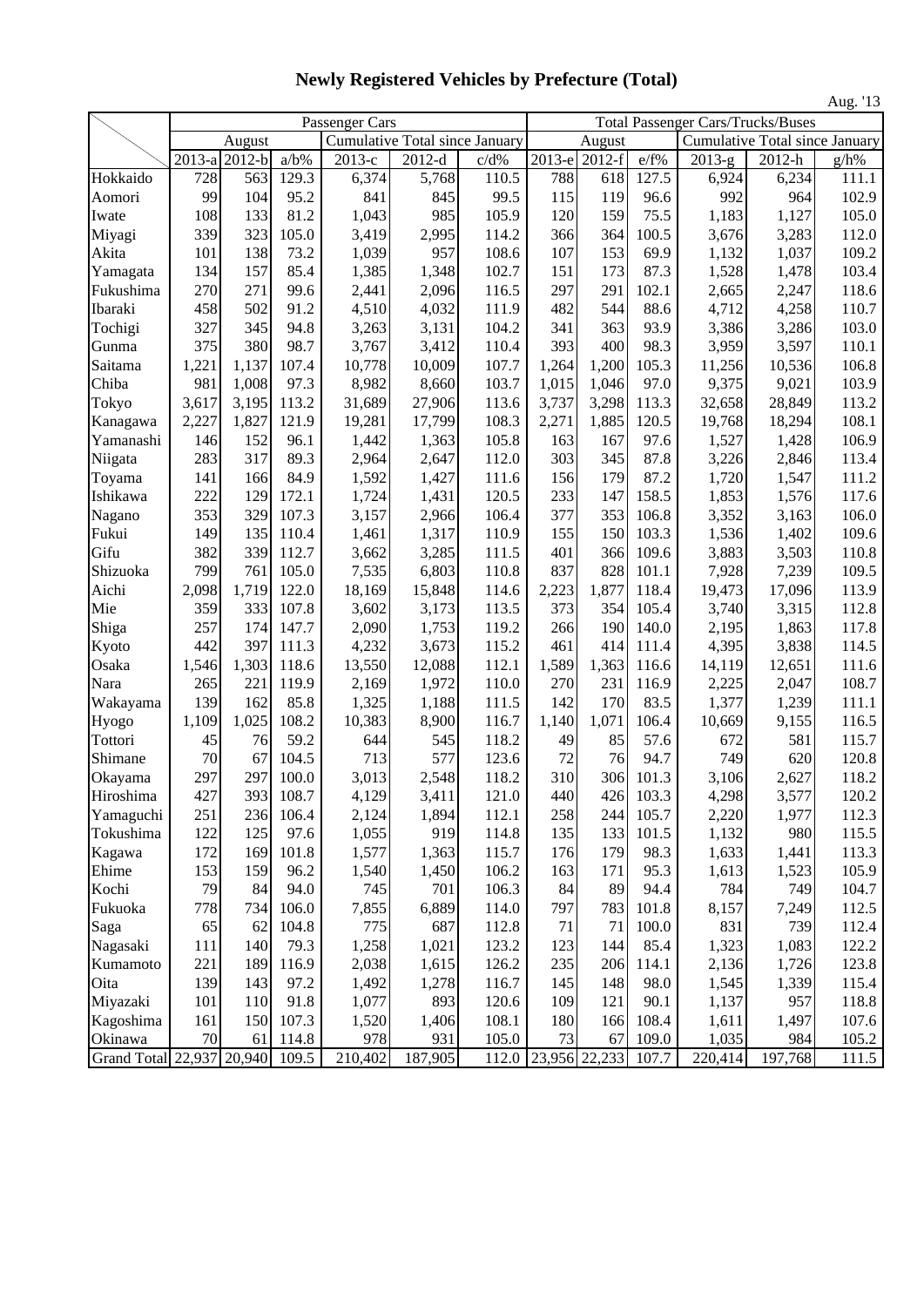|                           |                      |                     |         |                      |                                |       |        |               |       |                                          |                                | Aug. '13 |
|---------------------------|----------------------|---------------------|---------|----------------------|--------------------------------|-------|--------|---------------|-------|------------------------------------------|--------------------------------|----------|
|                           |                      |                     |         | Passenger Cars       |                                |       |        |               |       | <b>Total Passenger Cars/Trucks/Buses</b> |                                |          |
|                           |                      | August              |         |                      | Cumulative Total since January |       |        | August        |       |                                          | Cumulative Total since January |          |
|                           | $\overline{2013}$ -a | $\overline{2}012-b$ | $a/b\%$ | $\overline{2013}$ -c | $2012-d$                       | c/d%  | 2013-е | $2012-f$      | e/f%  | $\overline{2013}$ -g                     | 2012-h                         | g/h%     |
| Hokkaido                  | 501                  | 402                 | 124.6   | 4,479                | 3,834                          | 116.8 | 507    | 406           | 124.9 | 4,534                                    | 3,893                          | 116.5    |
| Aomori                    | 63                   | 51                  | 123.5   | 564                  | 514                            | 109.7 | 65     | 52            | 125.0 | 568                                      | 520                            | 109.2    |
| Iwate                     | 79                   | 61                  | 129.5   | 665                  | 576                            | 115.5 | 79     | 61            | 129.5 | 674                                      | 587                            | 114.8    |
| Miyagi                    | 273                  | 241                 | 113.3   | 2,494                | 2,259                          | 110.4 | 274    | 246           | 111.4 | 2,508                                    | 2,303                          | 108.9    |
| Akita                     | 60                   | 56                  | 107.1   | 568                  | 487                            | 116.6 | 60     | 59            | 101.7 | 575                                      | 497                            | 115.7    |
| Yamagata                  | 102                  | 79                  | 129.1   | 907                  | 769                            | 117.9 | 103    | 79            | 130.4 | 936                                      | 786                            | 119.1    |
| Fukushima                 | 179                  | 180                 | 99.4    | 1,647                | 1,467                          | 112.3 | 179    | 181           | 98.9  | 1,664                                    | 1,479                          | 112.5    |
| Ibaraki                   | 372                  | 326                 | 114.1   | 3,318                | 2,989                          | 111.0 | 379    | 337           | 112.5 | 3,370                                    | 3,048                          | 110.6    |
| Tochigi                   | 269                  | 229                 | 117.5   | 2,465                | 2,277                          | 108.3 | 272    | 231           | 117.7 | 2,489                                    | 2,302                          | 108.1    |
| Gunma                     | 322                  | 250                 | 128.8   | 2,919                | 2,518                          | 115.9 | 326    | 255           | 127.8 | 2,956                                    | 2,544                          | 116.2    |
| Saitama                   | 958                  | 839                 | 114.2   | 8,652                | 7,438                          | 116.3 | 966    | 845           | 114.3 | 8,753                                    | 7,563                          | 115.7    |
| Chiba                     | 849                  | 772                 | 110.0   | 7,552                | 7,011                          | 107.7 | 856    | 780           | 109.7 | 7,615                                    | 7,079                          | 107.6    |
| Tokyo                     | 3,338                | 2,933               | 113.8   | 29,261               | 26,026                         | 112.4 | 3,353  | 2,946         | 113.8 | 29,332                                   | 26,122                         | 112.3    |
| Kanagawa                  | 1,990                | 1,594               | 124.8   | 16,787               | 15,360                         | 109.3 | 1,994  | 1,604         | 124.3 | 16,841                                   | 15,451                         | 109.0    |
| Yamanashi                 | 123                  | 124                 | 99.2    | 1,204                | 1,090                          | 110.5 | 125    | 126           | 99.2  | 1,211                                    | 1,100                          | 110.1    |
| Niigata                   | 224                  | 185                 | 121.1   | 2,081                | 1,772                          | 117.4 | 225    | 188           | 119.7 | 2,093                                    | 1,787                          | 117.1    |
| Toyama                    | 121                  | 107                 | 113.1   | 1,220                | 1,003                          | 121.6 | 124    | 110           | 112.7 | 1,227                                    | 1,024                          | 119.8    |
| Ishikawa                  | 137                  | 99                  | 138.4   | 1,321                | 1,088                          | 121.4 | 138    | 100           | 138.0 | 1,328                                    | 1,096                          | 121.2    |
| Nagano                    | 292                  | 229                 | 127.5   | 2,512                | 2,102                          | 119.5 | 294    | 231           | 127.3 | 2,525                                    | 2,125                          | 118.8    |
| Fukui                     | 135                  | 102                 | 132.4   | 1,141                | 988                            | 115.5 | 136    | 103           | 132.0 | 1,146                                    | 999                            | 114.7    |
| Gifu                      | 325                  | 278                 | 116.9   | 2,972                | 2,595                          | 114.5 | 327    | 282           | 116.0 | 3,007                                    | 2,634                          | 114.2    |
| Shizuoka                  | 662                  | 552                 | 119.9   | 5,992                | 5,067                          | 118.3 | 667    | 558           | 119.5 | 6,031                                    | 5,112                          | 118.0    |
| Aichi                     | 1,867                | 1,428               | 130.7   | 15,314               | 13,480                         | 113.6 | 1,890  | 1,458         | 129.6 | 15,530                                   | 13,673                         | 113.6    |
| Mie                       | 290                  | 244                 | 118.9   | 2,683                | 2,266                          | 118.4 | 292    | 249           | 117.3 | 2,700                                    | 2,287                          | 118.1    |
| Shiga                     | 225                  | 145                 | 155.2   | 1,712                | 1,448                          | 118.2 | 228    | 147           | 155.1 | 1,734                                    | 1,469                          | 118.0    |
| Kyoto                     | 380                  | 341                 | 111.4   | 3,530                | 3,129                          | 112.8 | 380    | 346           | 109.8 | 3,547                                    | 3,153                          | 112.5    |
| Osaka                     | 1,387                | 1,115               | 124.4   | 11,936               | 10,687                         | 111.7 | 1,391  | 1,119         | 124.3 | 11,994                                   | 10,738                         | 111.7    |
| Nara                      | 239                  | 175                 | 136.6   | 1,884                | 1,698                          | 111.0 | 240    | 175           | 137.1 | 1,895                                    | 1,708                          | 110.9    |
| Wakayama                  | 125                  | 120                 | 104.2   | 1,095                | 941                            | 116.4 | 125    | 121           | 103.3 | 1,097                                    | 946                            | 116.0    |
| Hyogo                     | 1,001                | 840                 | 119.2   | 8,931                | 7,599                          | 117.5 | 1,007  | 850           | 118.5 | 8,985                                    | 7,646                          | 117.5    |
| Tottori                   | 35                   | 35                  | 100.0   | 419                  | 344                            | 121.8 | 35     | 37            | 94.6  | 420                                      | 349                            | 120.3    |
| Shimane                   | 40                   | 30                  | 133.3   | 419                  | 305                            | 137.4 | 41     | 30            | 136.7 | 422                                      | 307                            | 137.5    |
| Okayama                   | 251                  | 233                 | 107.7   | 2,262                | 1,959                          | 115.5 | 252    | 233           | 108.2 | 2,271                                    | 1,966                          | 115.5    |
| Hiroshima                 | 349                  | 292                 | 119.5   | 3,310                | 2,804                          | 118.0 | 350    | 294           | 119.0 | 3,333                                    | 2,820                          | 118.2    |
| Yamaguchi                 | 189                  | 139                 | 136.0   | 1,545                | 1,339                          | 115.4 | 189    | 141           | 134.0 | 1,555                                    | 1,351                          | 115.1    |
| Tokushima                 | 99                   | 79                  | 125.3   | 829                  | 722                            | 114.8 | 104    | 83            | 125.3 | 854                                      | 745                            | 114.6    |
| Kagawa                    | 139                  | 134                 | 103.7   | 1,280                | 1,117                          | 114.6 | 139    | 135           | 103.0 | 1,284                                    | 1,126                          | 114.0    |
| Ehime                     | 124                  | 109                 | 113.8   | 1,236                | 1,098                          | 112.6 | 125    | 109           | 114.7 | 1,238                                    | 1,100                          | 112.5    |
| Kochi                     | 49                   | 47                  | 104.3   | 483                  | 415                            | 116.4 | 49     | 48            | 102.1 | 486                                      | 417                            | 116.5    |
| Fukuoka                   | 659                  | 557                 | 118.3   | 5,918                | 5,151                          | 114.9 | 661    | 564           | 117.2 | 5,941                                    | 5,194                          | 114.4    |
| Saga                      | 45                   | 34                  | 132.4   | 503                  | 433                            | 116.2 | 45     | 35            | 128.6 | 510                                      | 443                            | 115.1    |
| Nagasaki                  | 85                   | 85                  | 100.0   | 876                  | 756                            | 115.9 | 85     | 85            | 100.0 | 882                                      | 762                            | 115.7    |
| Kumamoto                  | 172                  | 118                 | 145.8   | 1,499                | 1,143                          | 131.1 | 173    | 120           | 144.2 | 1,514                                    | 1,161                          | 130.4    |
| Oita                      | 108                  | 87                  | 124.1   | 1,031                | 849                            | 121.4 | 108    | 87            | 124.1 | 1,036                                    | 853                            | 121.5    |
| Miyazaki                  | 66                   | 57                  | 115.8   | 731                  | 589                            | 124.1 | 68     | 58            | 117.2 | 737                                      | 591                            | 124.7    |
| Kagoshima                 | 120                  | 95                  | 126.3   | 1,063                | 933                            | 113.9 | 121    | 95            | 127.4 | 1,074                                    | 934                            | 115.0    |
| Okinawa                   | 35                   | 37                  | 94.6    | 336                  | 276                            | 121.7 | 35     | 37            | 94.6  | 340                                      | 280                            | 121.4    |
| Grand Total 19,453 16,265 |                      |                     | 119.6   | 171,546              | 150,711                        | 113.8 |        | 19,582 16,436 | 119.1 | $\overline{172,762}$                     | 152,070                        | 113.6    |

**Newly Registered Vehicles by Prefecture(Foreign Manufacturers)**